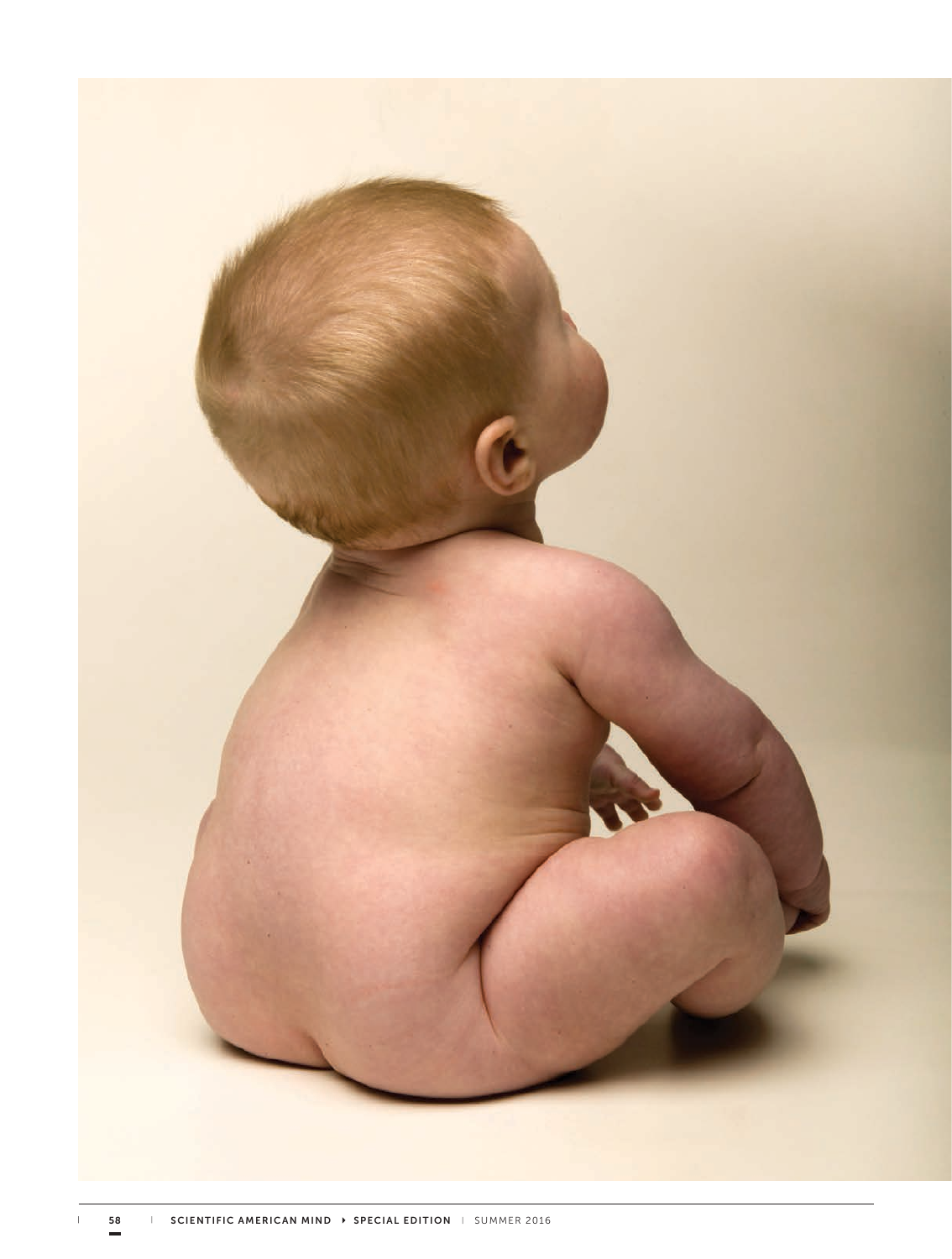

# WHAT MAKES D  $\mathbf{O}($  $\blacksquare$ 6 PARENT?

## By Robert Epstein

A scientific analysis ranks the 10 most effective childrearing practices. Surprisingly, some don't even involve the kids

If you search the book section of Amazon.com for "dieting," you will find more than 76,000 listings. But "parenting" yields a much bigger number: more than *180,000*, including books such as Jane Rankin's *Parenting Experts,* which do nothing but evaluate the often conflicting advice the experts offer. People, it seems, are even more nervous about their parenting than they are about their waistlines*.*

Why is there such chaos and doubt when it comes to parenting? Why, in fact, do most parents continue to parent pretty much the way their own parents did—or, if they disliked the way they were raised, the exact *opposite* way? Shouldn't we all just find out what the studies say and parent accordingly?

A growing body of research conduct-

 $\overline{1}$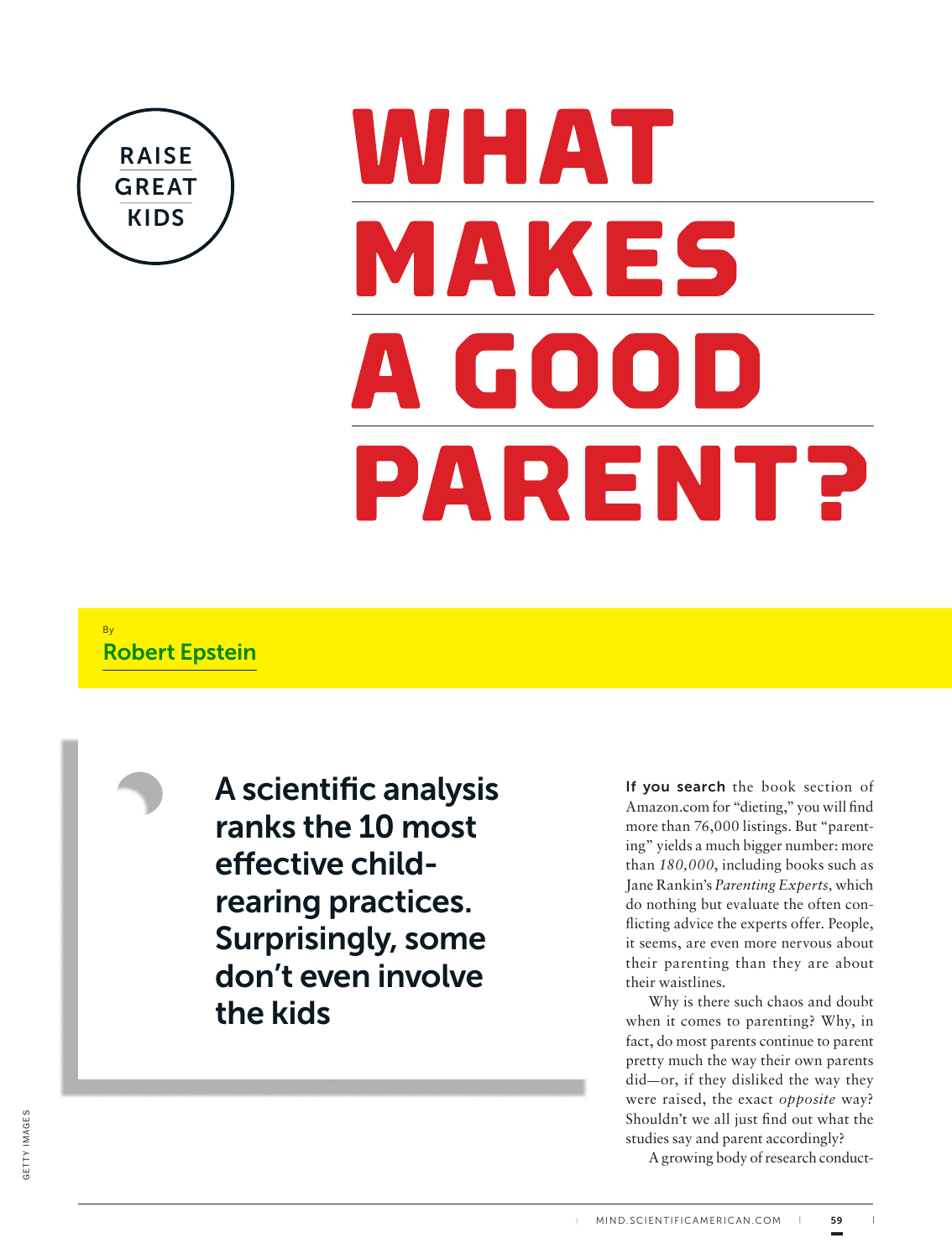ed over the past 50 years shows fairly clearly that some parenting practices produce better outcomes than others that is, better relationships between parent and child and happier, healthier, better functioning children. And just as we use medical science cautiously and strategically to make everyday health decisions, we can also make wise use of research to become better parents.

A recent study I conducted with Shannon L. Fox, then a student at the University of California, San Diego, which we presented at a meeting of the American Psychological Association, compared the effectiveness of 10 kinds of parenting practices that have gotten the thumbs-up in various scientific studies. It also showed how parenting experts rate those practices and looked at just how many parents actually use those practices. In other words, we compared three things: what experts advise, what really seems to work and what parents actually do.

Our study confirmed some widely held beliefs about parenting—for example, that showing your kids that you love them is essential—and it also yielded some surprises, especially regarding the importance of a parent's ability to manage stress in his or her own life.

#### TEN IMPORTANT COMPETENCIES

To figure out which parenting skills were most important, we looked at data from about 2,000 parents who had recently taken an online test of parenting skills I developed (which is accessible at http:// MyParentingSkills.com) and who also answered questions about their children. Parents did not know this when they took the test, but the skills were organized into 10 categories, all of which derive from published studies that show that such skills are associated with good outcomes with children. The 10 skill areas measured by the test were also evaluated by 11 parenting experts unknown to Fox and me, and we in turn were unknown to them (in other words, using a double-blind evaluation procedure).

On the test, parents indicated for 100 items how much they agreed with statements such as "I generally encourage my child to make his or her own choices," "I try to involve my child in healthful outdoor activities" and "No matter how busy I am, I try to spend quality time with my child." Test takers clicked their level of agreement on a five-point scale from "agree" to "disagree." Because all the items were derived from published studies, the answers allowed us to compute an overall skill level for each test taker, as well as separate skill levels in each of the 10 competency areas. Agreement with statements that described sound parenting practices (again, according to those studies) yielded higher scores.

The 10 kinds of parenting competencies, which we call "The Parents' Ten," include obvious ones such as managing problem behavior and expressing love and affection, as well as practices that affect children indirectly, such as maintaining a good relationship with one's coparent and having practical life skills [*see box on opposite page for a complete list*].

In addition to asking test takers basic demographic questions about their age, education, marital status, parenting experience, and so on, we also asked them questions about the outcomes of their parenting, such as "How happy have your children been (on average)?"; "How successful have your children been in school or work settings (on average)?"; and "How good has your relationship been with your children (on average)?" For questions such as these, test takers clicked

#### FAST FACTS ESSENTIAL PARENTING SKILLS

- **O** Decades of research reveal 10 essential parenting skill sets. A study of 2,000 parents determined which skills are most important to bringing up healthy, happy and successful kids.
- o Giving love and affection tops the list. Then comes a surprise: managing stress and having a good relationship with the other parent are more helpful than some child-focused behaviors.
- p All types of people are equally competent at child-rearing—and anyone can learn how to be a better parent with a little effort.

on a 10-point scale from low to high.

With scores in hand for each parent on all "The Parents' Ten," along with their general assessments regarding the outcomes of their parenting, we could now use a statistical technique called regression analysis to determine which competencies best predict good parenting outcomes. For an outcome such as the child's happiness, this kind of analysis allows us to say which parenting skills are associated with the most happiness in children.

### LOVE, AUTONOMY AND SURPRISES

Our most important finding confirmed what most parents already believe, namely, that the best thing we can do for our children is to give them lots of love and affection. Our experts agreed, and our data showed that this skill set is an excellent predictor of good outcomes with children: of the quality of the relationship we have with our children, of their happiness, and even of their health. What's more, parents are better at this skill than they are at any of the others. We also confirmed what many other studies have shown: that encouraging children to become independent and autonomous helps them to function at a high level.

But our study also yielded a number of surprises. The most surprising finding was that two of the best predictors of good outcomes with children are in fact *indirect:* maintaining a good relationship with the other parent and managing your own stress level. In other words, your children benefit not just from how you treat *them* but also from how you treat your partner and yourself.

Getting along with the other parent is necessary because children inherently want their parents to get along. Many years ago, when my first marriage was failing, my six-year-old son once led me by the hand into the kitchen where his mom was standing and tried to tape our hands together. It was a desperate act that conveyed the message: "Please love each other. Please get along." Children do not like conflict, especially when it involves the two people in the world they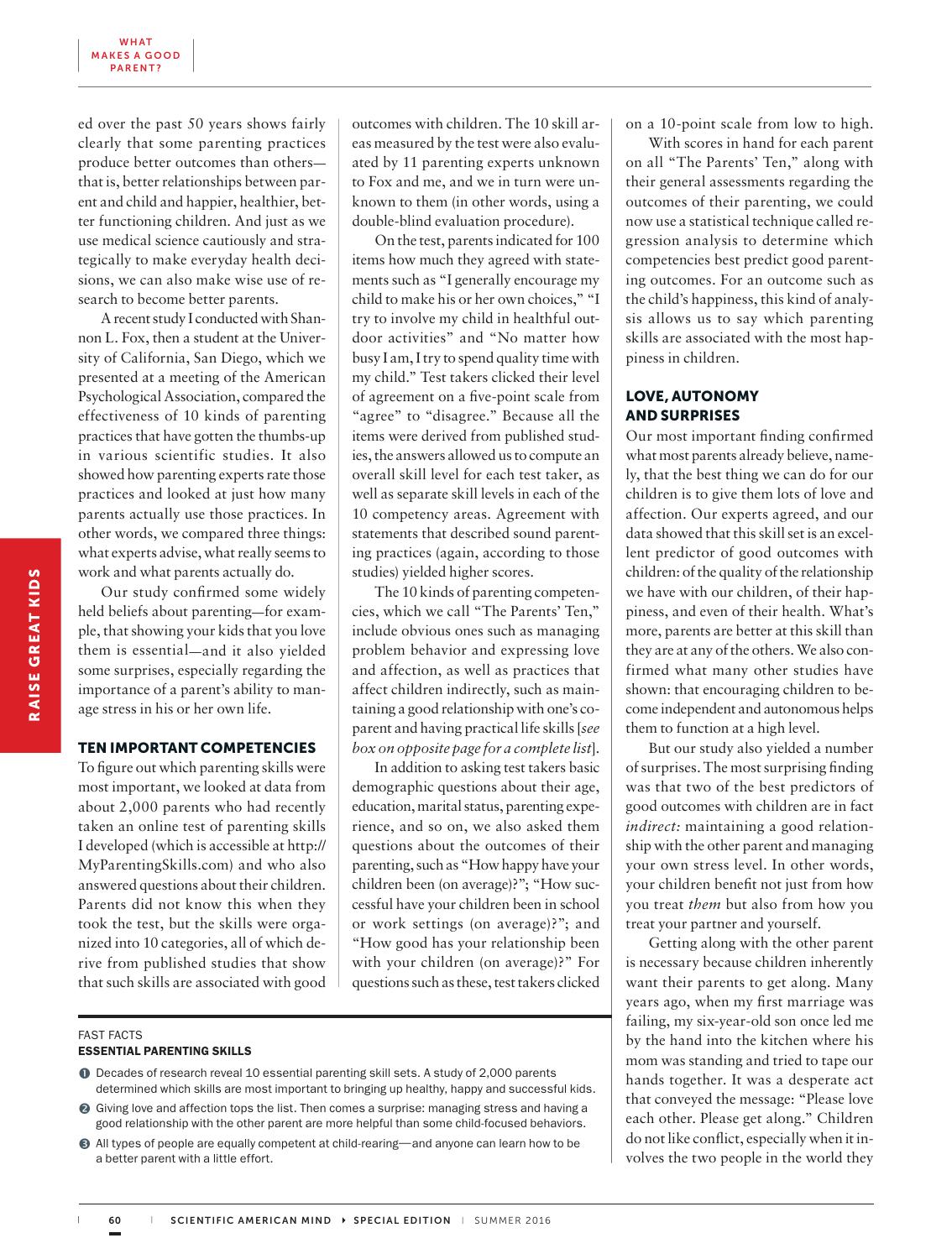# The Parents' Ten

Here are 10 competencies that predict good parenting outcomes, listed roughly in order from most to least important. The skills—all derived from published studies—were ranked based on how well they predict a strong parent-child bond and children's happiness, health and success. –*R.E.*



love most. Even in co-parenting situations where parents live apart, it is crucial to adhere to practices that do not hurt children: to resolve conflicts out of sight of the children, to apologize to one another and forgive each other (both can be done in front of the kids), to speak kindly about the other parent, and so on.

Stress management is also important for good parenting, just as it is vital in all aspects of life. In our study, parents' ability to manage stress was a good predictor of the quality of their relationship with their kids and of how happy their children were. Perhaps more telling, people who rated themselves as great parents

#### 1. Love and affection

You support and accept the child, are physically affectionate and spend quality one-on-one time together.

- 2. Stress management You take steps to reduce stress for yourself and your child, practice relaxation techniques and promote positive interpretations of events.
- 3. Relationship skills You maintain a healthy relationship with your spouse, significant other or co-parent and model effective relationship skills with other people.
- 4. Autonomy and independence You treat your child with respect and encourage him or her to become self-sufficient and self-reliant.
- 5. Education and learning You promote and model learning and provide educational opportunities for your child.
- 6. Life skills

You provide for your child, have a steady income and plan for the future.

- 7. Behavior management You make extensive use of positive reinforcement and punish only when other methods of managing behavior have failed.
- 8. Health

You model a healthy lifestyle and good habits, such as regular exercise and proper nutrition, for your child.

#### 9. Religion

You support spiritual or religious development and participate in spiritual or religious activities.

10. Safety

You take precautions to protect your child and maintain awareness of the child's activities and friends.

scored more highly on stress management than on any of the other nine parenting competencies. There is, possibly, a simple lesson here: parents who lose their temper around their kids know it is bad parenting. Keeping calm is probably step one in good parenting. Fortunately, stress-management practices such as meditation, imagery techniques and breathing exercises can be learned, no matter what one's natural tendencies. People can also learn better organizational skills and even ways of managing stressful thinking.

Keeping children safe—a matter of almost obsessive concern among American parents these days—seems to have both positive and negative outcomes. On the bright side, in our study safety skills did contribute to good health outcomes. But being overly concerned with safety appears to produce poorer relationships with children and appears to make children less happy. A study by Barbara Morrongiello and her colleagues at the University of Guelph in Ontario shows how complex the safety issue can be. In their study, young people between the ages of seven and 12 said that even though they were generally conforming to the safety rules of their parents, they planned to behave like their parents when they grew up, even where their parents were, by their own standards, behaving unsafely. Had they detected their parents' hypocrisy?

Another surprise involves the use of behavior-management techniques. Although my own training in psychology (under the pioneering behavioral psychologist B. F. Skinner) suggests that sound behavior management—providing lots of reinforcement for good behavior,

#### THE AUTHOR

ROBERT EPSTEIN, senior research psychologist at the American Institute for Behavioral Research and Technology in Vista, Calif., is a contributing editor for *Scientific American Mind* and former editor in chief of *Psychology Today.* His latest book is *Teen 2.0: Saving Our Children and Families from the Torment of Adolescence* (Linden Publishing, 2010).

 $\mathbf{I}$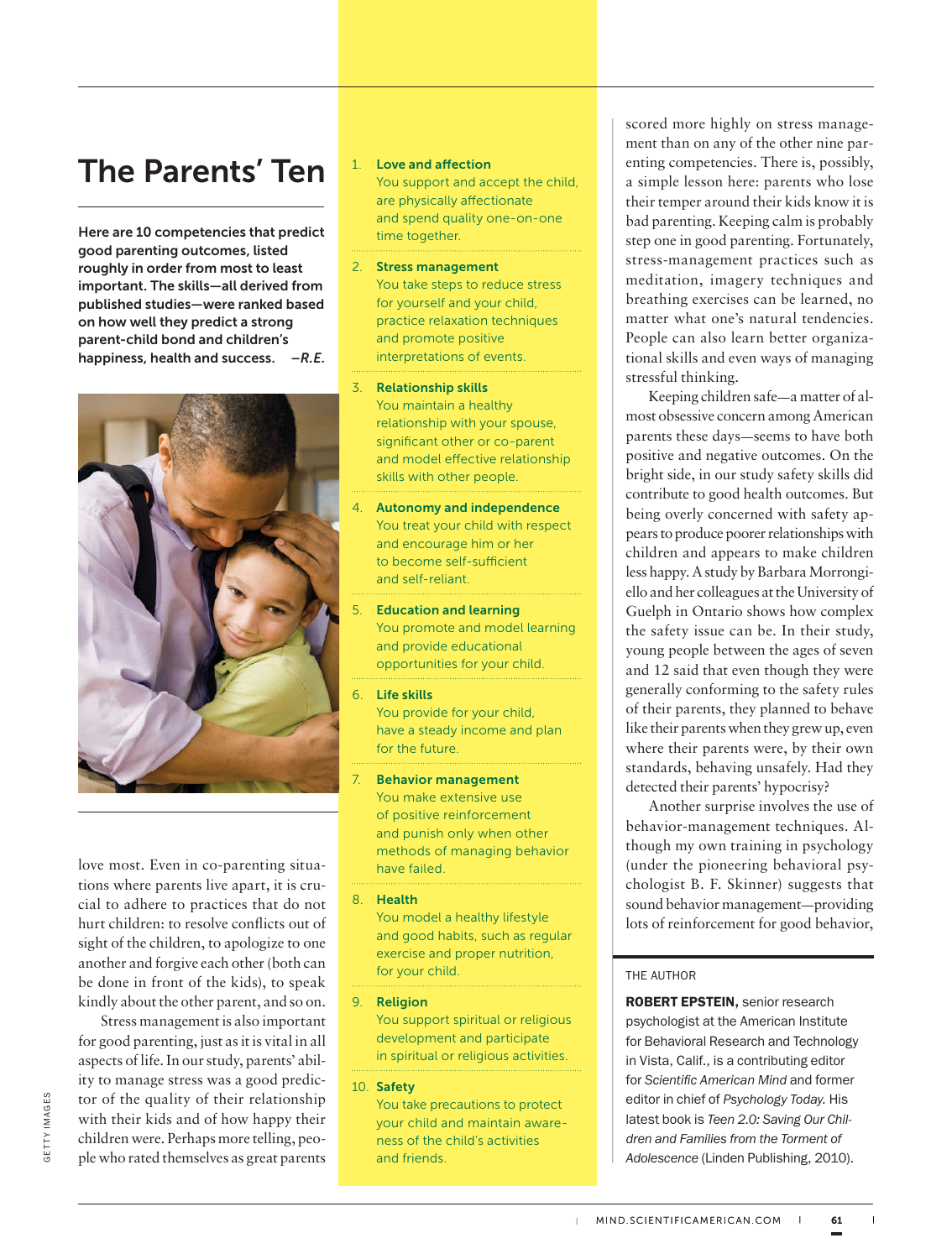for example—is essential for good parenting, our study casts doubt on this idea. Behavior management ranked low across the board: it was a poor predictor of good outcomes with children; parents scored relatively poorly in this skill area; and our experts ranked it ninth in our list of 10 competencies.

In general, we found that parents are far better at educating their children and keeping them safe than they are at managing stress or maintaining a good relationship with the other parent, even though the latter practices appear to have more influence on children. Getting along with one's co-parent is the third most important practice, but it ranked eighth on the parents' list of actual abilities. Even more discouraging, stress management (number two in importance) ranked 10th.

#### WHO MAKE GOOD PARENTS?

RAISE GREAT KIDS

RAISE GREAT KIDS

Setting aside "The Parents' Ten" for the moment, our study also shed some interesting light on what characteristics a good parent has.

A general parenting ability appears to exist—something like the "g" factor that exists for intelligence (also known as general intelligence). The g factor for parenting emerged very strongly in our study using a statistical technique called factor analysis, which organizes large amounts of test data by clustering test items into a small number of highly predictive variables. Some people just seem to have a knack for parenting, which cannot be easily described in terms of specific skills.

We also found that a number of characteristics that people often associate with good parenting are probably not very significant. For example, women appear to be only a hair better than men at parenting these days—a huge change in our culture. Women scored 79.7 percent on our test, compared with 78.5 percent for men—a difference that was only marginally significant. Parents who were older or who had more children also did not produce significantly better parenting outcomes in our study. Parents seem to perform just as well whether or not they have ever been married, and divorced parents appear to be every bit as competent as those who are still married, although their children are somewhat less happy than the children of parents who were never divorced.

Neither race nor ethnicity seems to contribute much to parenting competence, and gays and straights are just about equal in parenting ability. In fact, gays actually outscored straights by about 1 percentage point in our test.

One characteristic that does seem to make a difference is education: generally speaking, the more the education, the better the parenting. This might be because better educated people also work harder to improve their parenting skills through parent education programs (confirmed by our data). It is also possible that good parents—those with a high parenting g—are also generally competent people who are better educated. In other words, the g for parenting might be the same as the g for intelligence, a matter to be explored in future research.

The bottom line on such findings is that if you really want to know about an

Ewww ... gross! Maintaining a healthy relationship with your co-parent (spouse or otherwise) is one of the most important child-rearing practices. It is good for kids to see respect, forgiveness and, yes, even love and affection.

individual's competence as a parent, you should measure that competence directly rather than default to commonly held stereotypes. In the U.S., after all, women did not get the vote until 1920 because of faulty assumptions about female limitations. I believe this is one of the main lessons of our study: there is simply no substitute for the direct measure of competence.

Perhaps the best news is that parents are trainable. Our data confirm that parents who have taken parenting classes produce better outcomes with their children than parents who lack such training and that more training leads to better outcomes. Training programs, such as the evidence-based Parenting Wisely program developed by Donald A. Gordon of Ohio University, can indeed improve parenting practices. Programs are available in major cities around the country, sometimes sponsored by local therapists or state or county agencies. The National Effective Parenting Initiative, which I have been associated with since its inception in 2007, is working to make quality parent training more widely available (see http:// EffectiveParentingUSA.org for additional information).

#### WHERE EXPERTS FAIL

Although parenting experts do indeed offer conflicting advice at times (perhaps